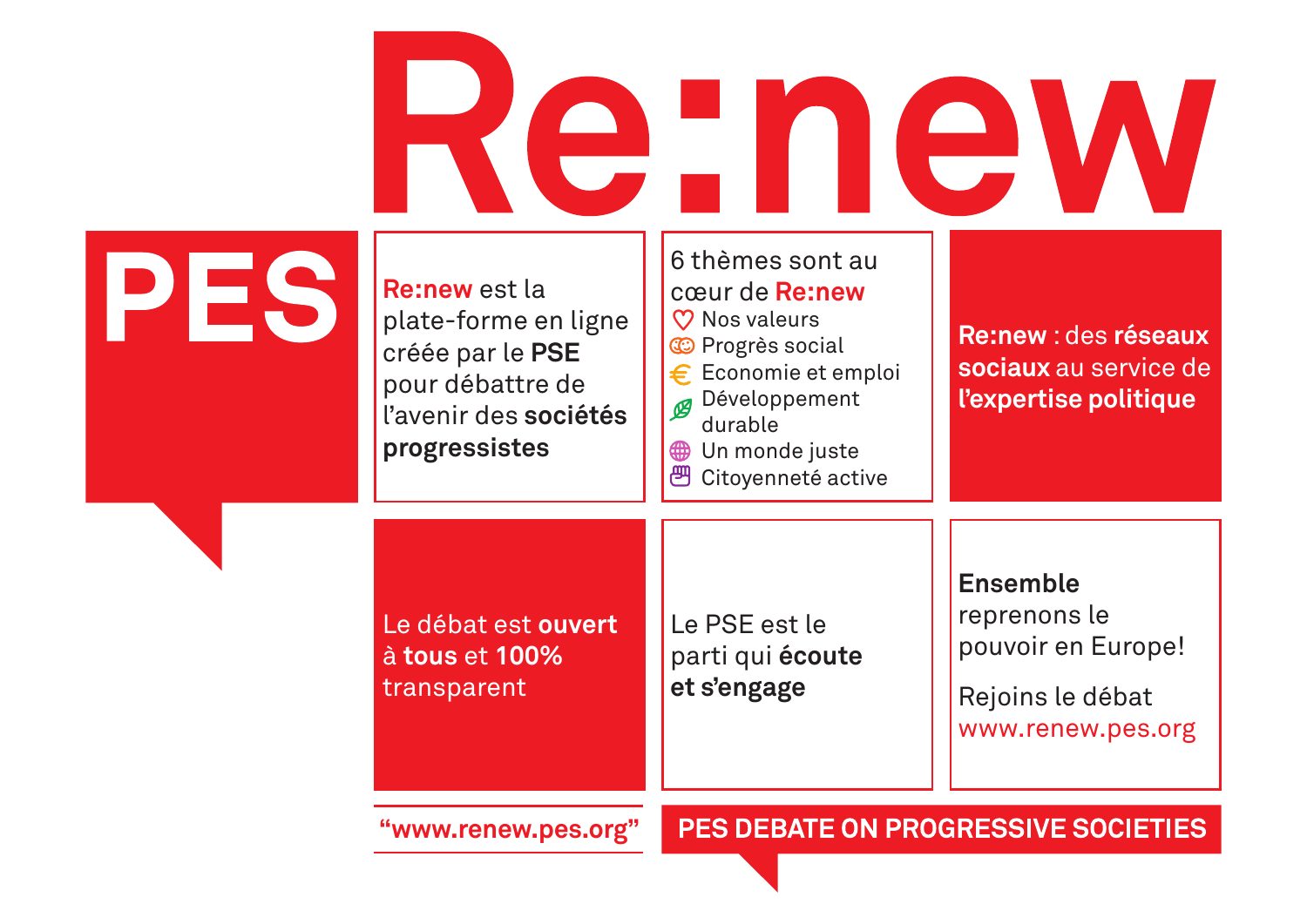## Re new

#### **PES**

**Re:new** es una plataforma online creada por el **PSE**  para debatir sobre un futuro **progresista** para nuestras **sociedades**

**Re:new** propone 6 grandes temas : **Re:new** combina **C** Nuestros valores los mejores elementos de las **C** Progreso social redes sociales con Economía y trabajo € Medio ambiente **experiencia política** മ de alto nivel Un mundo justo ∰ Ciudadanía activa

El debate es totalmente **transparente**  y está **abierto**  a todo el mundo

El PSE es el partido que **escucha** y se **compromete**

**Juntos,** volvamos a tomar las riendas de Europa !

Súmate al debate en www.renew.pes.org

**"www.renew.pes.org"**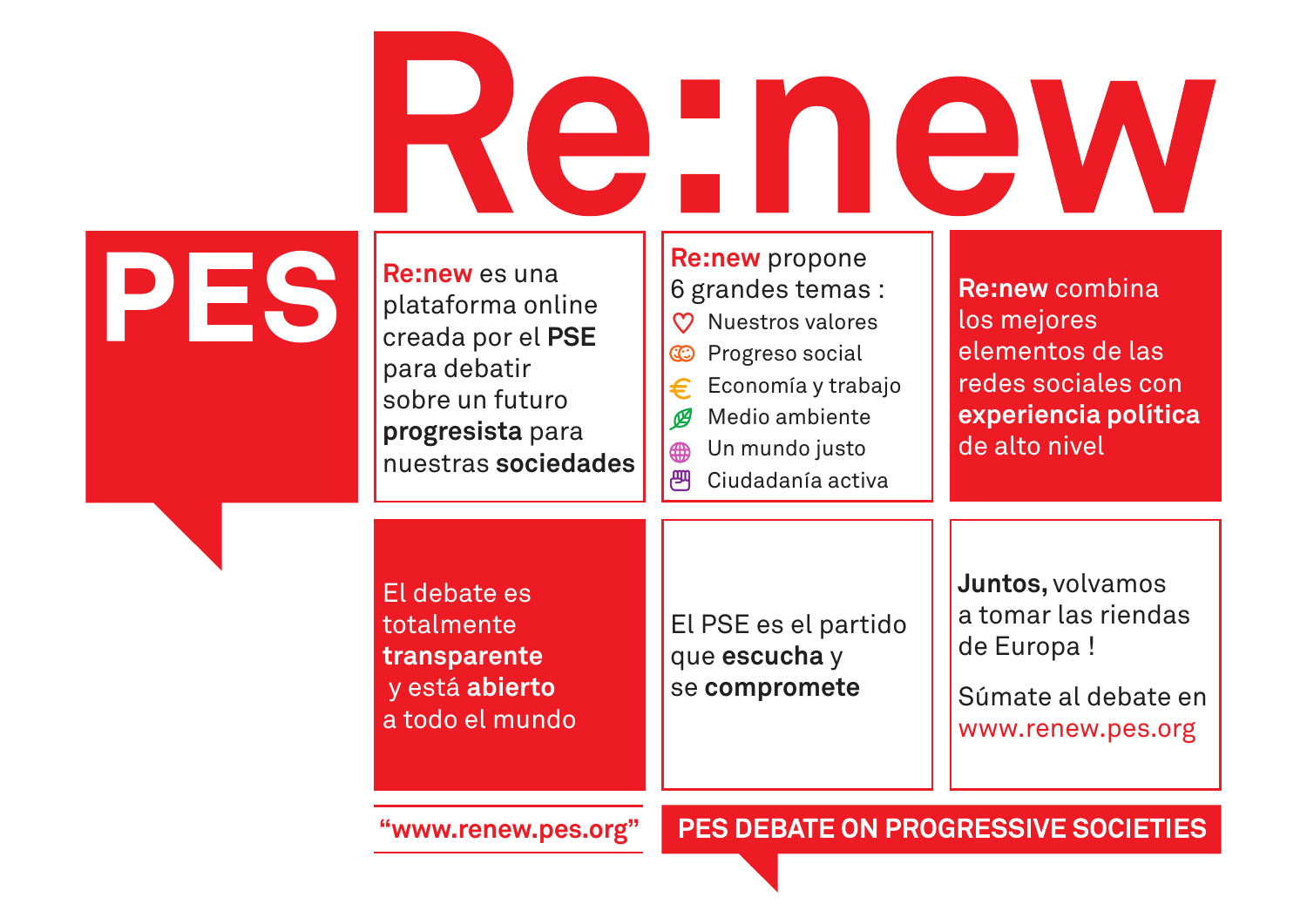# Re new

#### **PES**

**Re:new** is the online platform created by the **PES** to debate the future of **progressive societies**

6 broad themes are the heart of **Re:new C** Our values  $\circledcirc$  Social progress  $\epsilon$  Economy&jobs **Ø** Environment A fair world <sup>四</sup> Active citizenship

**Re:new** combines the best elements of **social networking** with high level **political expertise**

The debate is **open** to **everybody**  and **100%**  transparent

The PES is the party that **listens** and **engages**

**Together** let's regain power in Europe!

Join the debate on www.renew.pes.org

**"www.renew.pes.org"**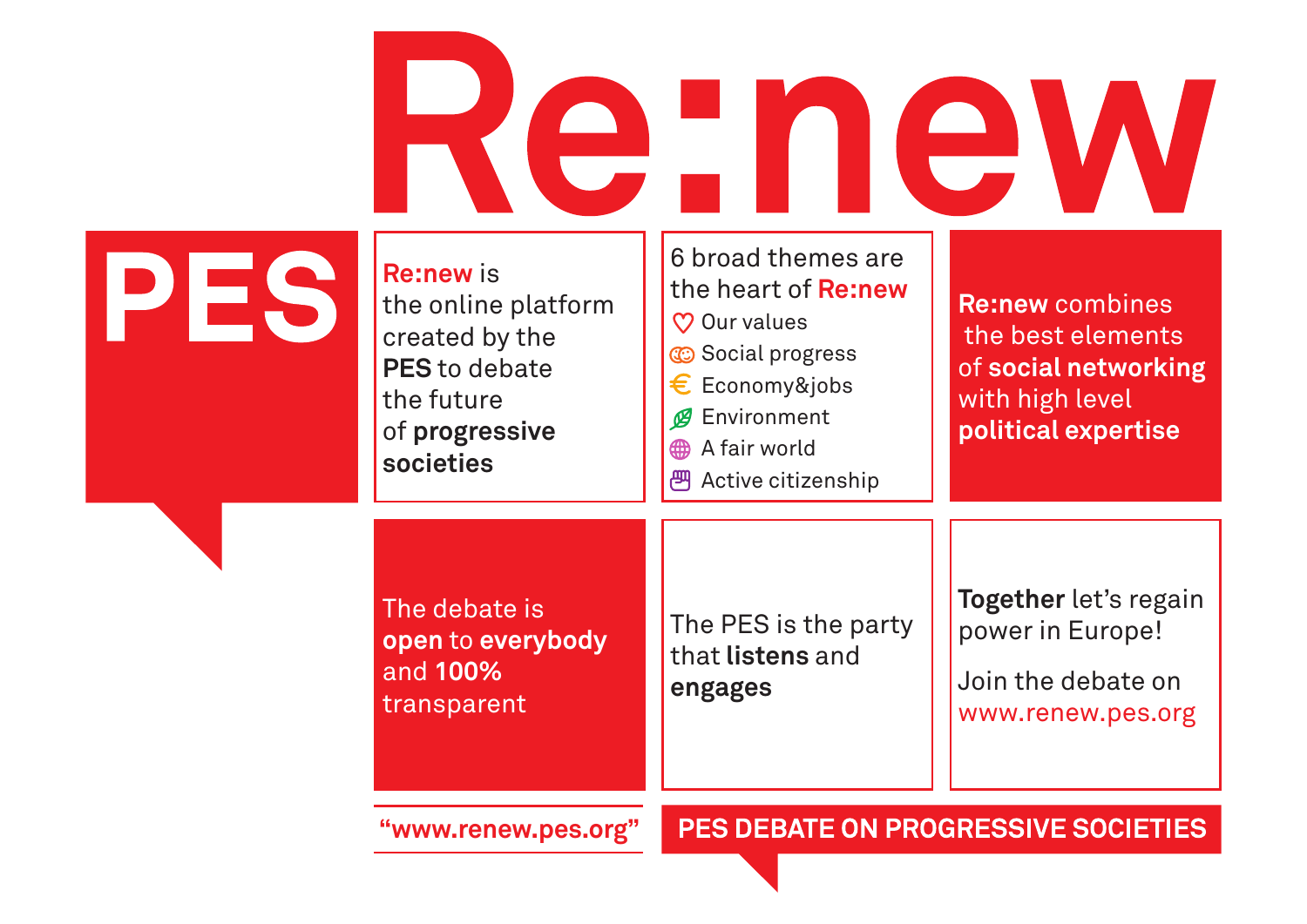## Re-new

### **PES**

**Re:new** ist eine Online-Konsultation der **SPE**. Hier werden Zukunftskonzepte für eine **sozialdemokratisch gestaltete Gesellschaft**  entwickelt

**Jeder** ist eingeladen, an der Debatte **teilzunehmen** und dem

Diskussionsverlauf

zu folgen

|    | 6 Themen bilden<br>den Kern von Re:new<br>$\heartsuit$ Unsere Werte<br>C Sozialer Fortschritt<br>$\epsilon$ Wirtschaft&Arbeit<br>Umwelt<br>Eine gerechte Welt<br>∰<br>Aktive Bürger | <b>Re:new verbindet die</b><br>Stärken eines sozialen<br>Netzwerkes mit<br>einem hochwertigen<br>politischen Diskurs |
|----|-------------------------------------------------------------------------------------------------------------------------------------------------------------------------------------|----------------------------------------------------------------------------------------------------------------------|
| ۱, | Die SPF ist die                                                                                                                                                                     | Lasst uns gemeinsam<br>die Verantwortung<br>in Europo                                                                |

Partei die **zuhört** und **verbindet**

Lasst uns **gemeinsam** /erantwortung in Europa zurückgewinnen!

Sage Deine Meinung auf www.renew.pes.org

**"www.renew.pes.org"**